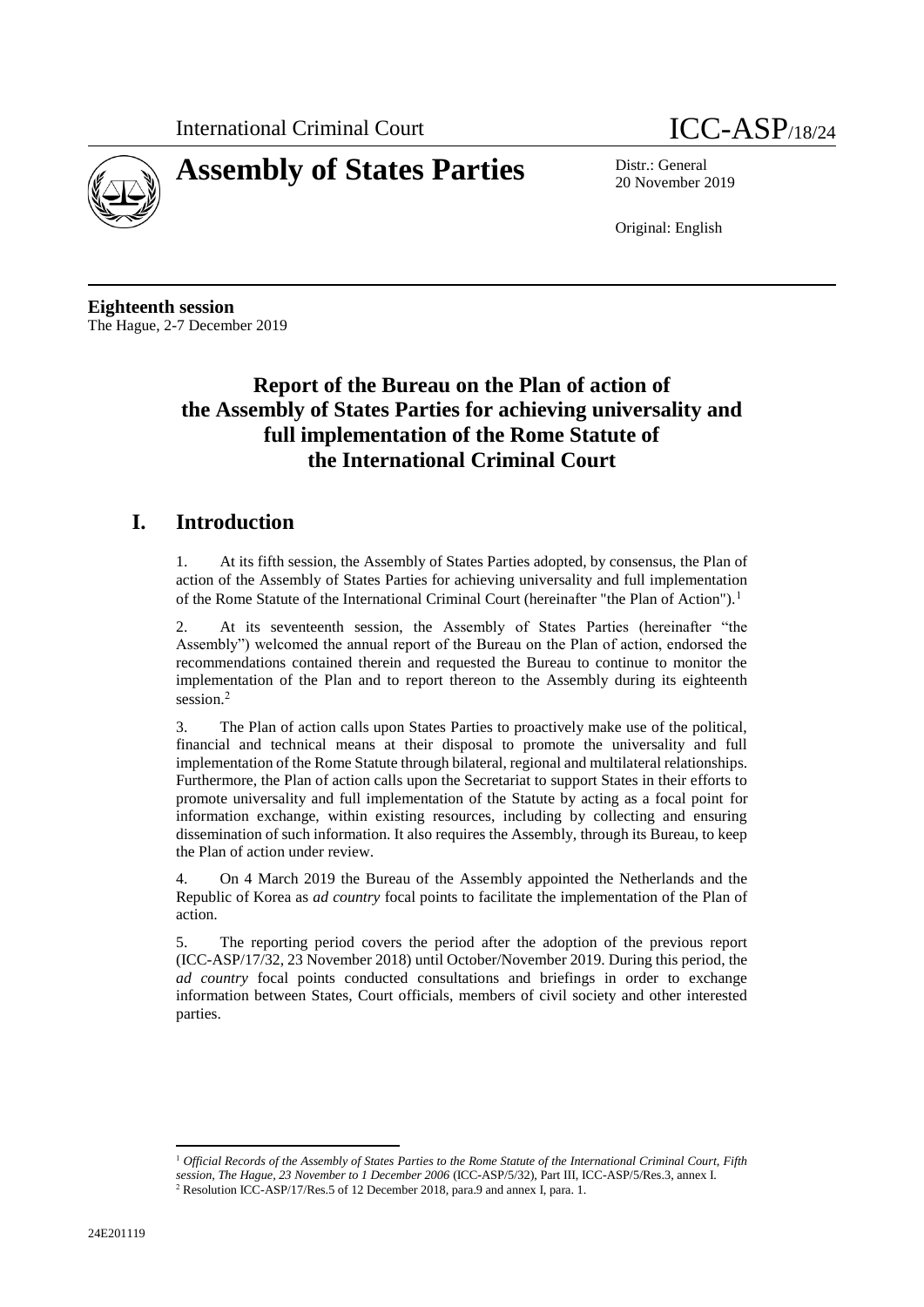# **II. Updates on efforts to promote universality and full implementation of the Rome Statute**

## **A. Activities of the Court**

6. On 15 October 2019, President Eboe-Osuji conducted a one-day working visit to Accra, Ghana where he delivered a major public lecture in the presence of the President of the Republic of Ghana, H.E. Nana Akufo-Addo who made a public pledge that the country would soon adopt implementing legislation. ICC President also held talks with the Chief Justice and Minister of Foreign Affairs.

7. From 19 to 20 September 2019, the ICC President traveled to Kigali, Rwanda in order to participate in training in International Criminal Law for the Rwandan Judiciary. This training is organized by the International Development Law Organisation, in collaboration with the Supreme Court of Rwanda, and with the support of the Kingdom of the Netherlands.

8. Judge Eboe-Osuji also met with H.E. Mr Johnston Busingye, Minister of Justice and Mr. Johnston Busingye, Attorney General, and Professor Rugege, Chief Justice. The dialogue reaffirmed Rwanda's shares the values of the ICC and the Minister of Justice stressed that it is crucial to invest efforts in the strengthening of national jurisdictions, consistent with the principle of complementarity.

9. From 24 to 27 September 2019, the ICC President attended the 74th session of the UN General Assembly ("UNGA") at the UN Headquarters in New York. The President held several bilateral meetings with a number of Heads of State and Government and other dignitaries from States Parties and also not party to the Rome Statute. Judge Eboe-Osuji met with H.E. Macky Sall, President of Senegal, H.E. Emmerson Mnangagwa, President of Zimbabwe, H.E. Naledi Pandor, Minister of international relations of South Africa, H.E. Denis Moses, Minister of Foreign Affairs of Trinidad and Tobago, H.E. Ralph Regenvanu, Minister of Foreign Affairs of Vanuatu, H.E. Geoffrey Onyeama, Minister of Foreign Affairs of Nigeria, H.E. Kolinda Grabar-Kitarovi?, President of Croatia, H.E. Paul Kagame, President of Rwanda and H.E. Dr. Lotay Tshering, Prime Minister of Bhutan.

10. In addition, ICC President addressed the Informal Ministerial Network ("IMN") for the ICC, a network of over 30 Ministers of Foreign Affairs representing ICC States Parties from all regional groups where he spoke about the importance of universal ratification of the Rome Statute.

11. The President addressed the 55th Ordinary Session of the Authority of Heads of State and Government of the Economic Community of West African States (ECOWAS) on 29 June 2019, highlighting that peace, development, the rule of law and justice are interlinked, and calling for the active support of ECOWAS member states for the Court's work. The President also conducted many other missions and reached out to government leaders in States Parties as well as States not party to the Rome Statute with a view to galvanising support for the Court's mandate and activities.

12. The Court continued its dedicated efforts to engage with the European Union ("EU"), in various fora and platforms, including the EU Political and Security Committee, which visited the Court on 4 July 2019, and the COJUR-ICC, as well as with the EU Special Representative for Human Rights, Mr Eamon Gilmore.

13. The Court also organized its third Retreat with African States Parties to the Rome Statute in Addis Ababa, Ethiopia, on 12 June 2019, to promote dialogue between the African States Parties to the Rome Statute and the ICC. The Retreat counted, for the first time, with the participation of the African Union ("AU") Legal Counsel, Dr. Namira Negm. Government delegates from 22 African States, as well as representatives of the Organisation Internationale de la Francophonie, the ICC and TFV officials shared experiences and explored further avenues for engagement and cooperation, including within the framework of the complementarity principle enshrined in the Rome Statute.

14. On the margins of the retreat President Eboe-Osuji met with H.E. Sahle-Work Zewde, President of Ethiopia and Ms. Vera Songwe, Executive Secretary of the United Nations Commission for Africa.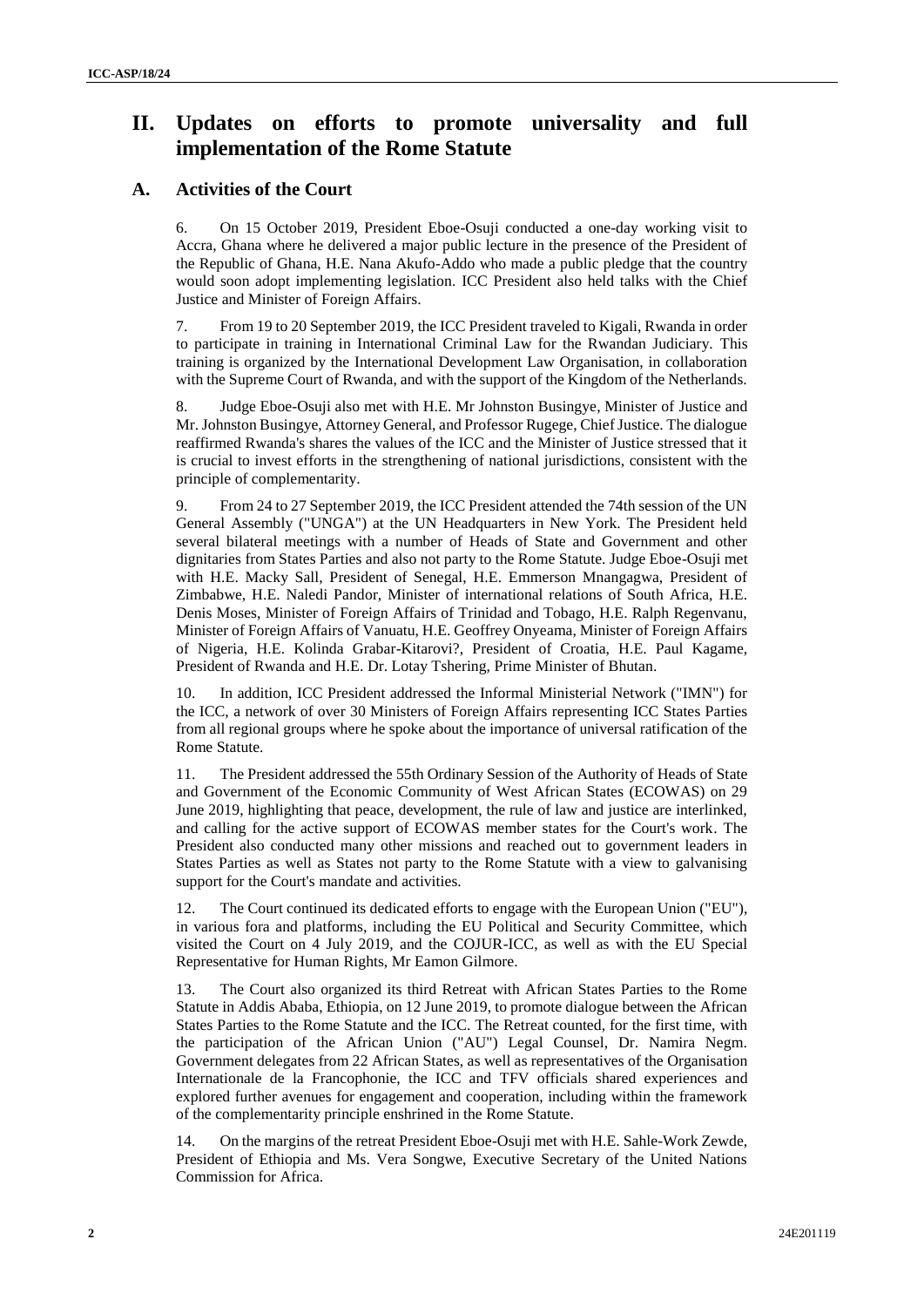15. In October 2018, the Registry undertook technical missions to Singapore, Malaysia and Indonesia in the context of the Court's work to promote the universality of the Rome Statute in the Asia-Pacific region. A follow-up mission to Malaysia took place in April 2019 and sought to enhance understanding of the ICC and the Rome Statute system amongst different stakeholder groups in Malaysia, including the government, legal professionals, civil society and the diplomatic community, following Malaysia's withdrawal of its accession to the Rome Statute. The ICC delegation also discussed cooperation agreements with government representatives and participated in the Asia-Pacific Regional Strategy Meeting of the Coalition for the ICC (CICC) on 11 April 2019, which included 40+ participants from the Asia-Pacific region. Furthermore, on 12 July 2019, the ICC and The Hague Project Peace and Justice hosted the second event for the Asia-Pacific Forum of The Hague. The event facilitated a dialogue about the Asia Pacific region's engagement with and contribution to international criminal justice with the focus on victim's perspectives and demands for justice.

### **B. Activities of the President of the Assembly and the Secretariat**

16. The President of the Assembly of States Parties, Mr. O-Gon Kwon, held a series of meetings throughout the year where he encouraged States to become parties to the Rome Statute and the Agreement on Privileges and Immunities of the International Criminal Court, and stressed the importance for States to have implementing legislation at the national level. The President has coordinated with H.E. Mr. Michal Mlynár, Vice-President of the Assembly and Coordinator of its New York Working Group to reach out to non-States Parties and encouraged them to consult their capitals with an aim to ratifying the Rome Statute.

17. Throughout the year, the President worked closely with civil society organizations, including the Coalition for the International Criminal Court, Parliamentarians for Global Action, Human Rights Watch, Open Society Justice Initiative and the American Bar Association's ICC Project, as well as in connection with their local NGOs and focal points, to promote the environmental conducive to expanding the universality of the Rome Statute.

18. The President of the Assembly participated in several of the meetings enumerated in sections of this report. In addition, the President of the Assembly participated in the following meetings:

19. On 18 March 2019, the President had a meeting with Mr. Mohd Suhaimi Ahmad Tajuddin, Chargé d'affaires of the Malaysian Mission to the United Nations to discuss their plan for the ratification of the Rome Statute.

20. On 31 May 2019, the President participated as a keynote speaker in the Pacific Islands Roundtable on the ratification and implementation of the Rome Statute of the International Criminal Court (ICC) held at Port Vila, Vanuatu. In his keynote address, the President shared with the members of the Roundtable his vision and key focus during his term to promote the universality of the Rome Statute. The President also emphasized Protection and Rule of law reinforcement as the benefits of the ICC Rome Statute system, and the mutually beneficial role of the Pacific countries in the ICC system, particularly for strengthening the rule of law, international justice, protection against international crimes, participation in the multilateral system and the development of international law, and opportunities for networking and capacity building.

21. On 7 June 2019, the President was invited to an Ambassadorial Working Luncheon on the International Criminal Court and the Pacific region co-organized by the Permanent Mission of the Republic of Korea to the United Nations and the Permanent Mission of Australia to the United Nations, where the President discussed concerns raised by the delegations of the Pacific island countries.

22. On 20-21 September 2019, the President participated as a keynote speaker in Inaugural Conference, "Governance of International Courts and Tribunals: Ensuring Judicial Independence and Accountability" held in Leiden, the Netherlands. The President explained the potential benefits of joining the ICC and encouraged the civil societies to make efforts on universality of the Rome Statute. The President also had a meeting with William Pace, former Convenor of the Coalition for the International Criminal Court, discussed the cooperation strategy of the ASP and CICC combined.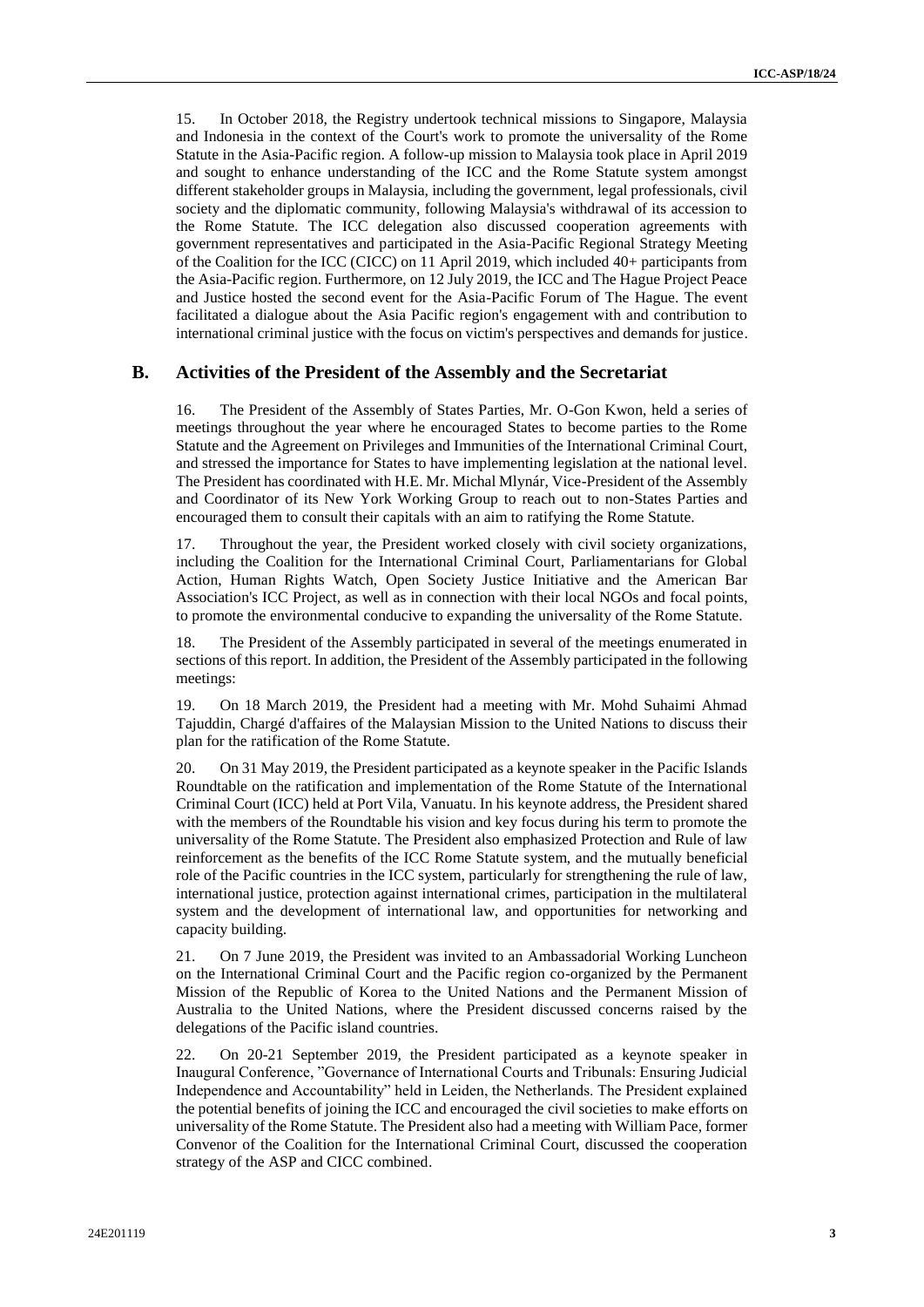23. On 25 September 2019, the President participated in "A conversation with the ASP President O-Gon Kwon" moderated by Mark Ellis, Executive Director of the [International](https://en.wikipedia.org/wiki/International_Bar_Association)  [Bar Association](https://en.wikipedia.org/wiki/International_Bar_Association) as well as Chair of the UN Advisory Panel on Matters Relating to Defence Counsel of the [Mechanism for International Criminal Tribunals,](https://en.wikipedia.org/wiki/Mechanism_for_International_Criminal_Tribunals) during the Annual Conference of the International Bar Association held in Seoul, South Korea. The President explained to the participants the role of the International Criminal Court and potential benefits of joining the ICC, along with the current international criminal law issues and situations.

24. On 29 October 2019, the President was invited to an Ambassadorial Working Luncheon on the International Criminal Court and the Asia Pacific region organized by the Ministry of Foreign Affairs of the Republic of Korea, where the President, former ICC President Sang-Hyun Song and ICC Registrar Mr. Peter Lewis encouraged the Ambassadors from eighteen countries of the region to join the ICC and exchanged views with them.

25. The Secretariat, for its part, continued to support the collection of information on the promotion of universality and the full implementation of the Rome Statute. As of 24 October, the Secretariat had received three responses to the questionnaire concerning the Plan of action for achieving universality and full implementation of the Rome Statute. Relevant information submitted by States and international organizations can be found on the Assembly's website.<sup>3</sup>

### **C. Activities of the focal points**

26. Throughout the reporting period, the initiatives of the co-focal points, continuing the work of the previous focal points, focused mainly on two categories: Firstly, on synergizing efforts of different stakeholders in the promotion of universality and the implementation of the Rome Statute; and secondly, on directing efforts at non-States Parties to the Rome Statute. Several activities were undertaken in order to make progress on those categories. The most important activities are laid down below.

27. On 31 May 2019, together with Government of Vanuatu, the ICC, and the European Union, one of the focal points, the Republic of Korea, co-organized the Pacific Islands Roundtable on the ratification and implementation of the Rome Statute of the International Criminal Court (ICC) held at Port Vila, Vanuatu. The President participated as a keynote speaker and the former ICC president Sang-Hyun Song delivered closing remarks, encouraging the Pacific Islands to join the Rome Statute.

28. On 7 June 2019, with the President's proposal, one of the focal points, the Republic of Korea along with the Permanent Mission of Australia to the United Nations co-organized an Ambassadorial Working Luncheon on the International Criminal Court and the Pacific region, where the President participated as the keynote speaker and replied to questions and concerns raised by the delegations of the Pacific island countries.

29. On 24 October 2019, co-focal points had a meeting with the Ukraine Ambassador to the Netherlands in order to discuss various concerns related to joining the Rome Statute.

30. On 29 October 2019, co-focal points invited Ambassadors from Asian-Pacific countries to an Ambassadorial Working Luncheon on the International Criminal Court and the Pacific region in Seoul, Korea. The President, former ICC President Sang-Hyun Song and ICC Registrar Mr. Peter Lewis encouraged Ambassadors from the Pacific region to join the ICC and exchanged views with the delegations.

### **D. Activities of international organizations and other organizations**

31. In 2019, the Coalition for the International Criminal Court (CICC) has promoted activities related to the advancement of the universal ratification of the Rome Statute of the ICC.

32. On 10-12 April 2019, the Coalition for the International Criminal Court hosted a Regional Strategy Meeting for the Asia-Pacific Region in Kuala Lumpur, Malaysia. The meeting featured a dedicated strategy session on Universality where civil society participants

 $\overline{\phantom{a}}$ 

<sup>3</sup> See[: https://asp.icc-cpi.int/en\\_menus/asp/sessions/plan%20of%20action/Pages/2019-Plan-of-Action.aspx.](https://asp.icc-cpi.int/en_menus/asp/sessions/plan%20of%20action/Pages/2019-Plan-of-Action.aspx)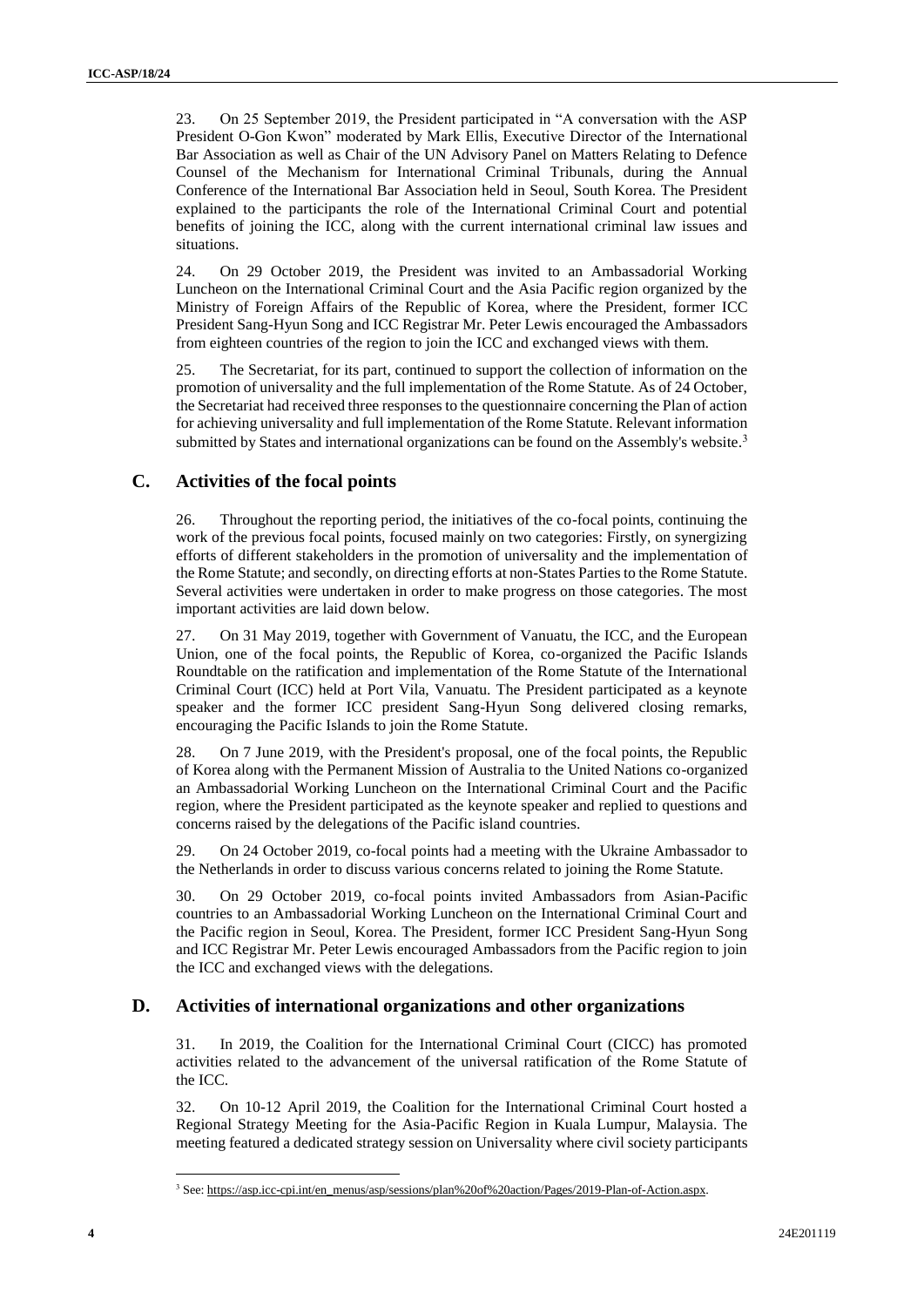from over 20 Asia-Pacific countries committed to ramp up national and regional campaigns for the ratification and implementation of the Rome Statute. Court officials from the Registry took part to the meeting.

33. In April, May and October 2019, the Coalition organized three workshops with Venezuelan civil society organizations, where 15-20 Venezuelan CSO representatives discussed a range of issues on international justice and the Preliminary Examination, including future prospects for implementation. Experiences from across the region regarding implementation and domestic national prosecutions were shared among participants.

34. In August 2019, the Coalition Secretariat met with former Peruvian Congresswoman Indira Huilca, member of the Committee on Justice and Human Rights, to discuss developments concerning the process of implementation of the Rome Statute within Peruvian domestic law, following the Coalition's interaction with the working group within the Executive charged with drafting the latest bill, a process where the Coalition has contributed to over the past years. MP Huilca had been actively engaged in this process, particularly in advance of a PGA regional workshop on the matter held in Montevideo, Uruguay, in May 2019, where the Coalition also participated as invited experts. The process is now stalled following the dissolution of Congress in early October 2019.

35. On 23 September 2019, the Coalition for the International Criminal Court (CICC), its member organisations in Ukraine and international members, sent a letter to H.E. Volodymyr Zelenskyy, President of Ukraine, asking the Ukrainian government to immediately ratify and ensure the domestication of the Rome Statute of the ICC. Coalition members in Ukraine have organised several events and meetings with government officials, MPs, and the diplomatic community.

#### **E. Other seminars, events and actions**

36. On 24 to 28 June 2019, a mission of 30 federal judges from Brazil visited the ICC to take part in a capacity building seminar on topics of international criminal law, led by former ICC judge Sylvia Steiner. The programme included meetings with the President of the Court, Judge Chile Eboe Osuji; the Prosecutor, Fatou Bensouda; and the Registrar, Peter Lewis.

## **III. Recommendations**

37. In general, there is a continuing need for further sustained efforts in promoting the universality and full implementation of the Rome Statute and the Agreement on Privileges and Immunities of the Court. Many activities are already being undertaken on an on-going basis, and the scope for better coordination and identification of possible synergies as well as more systematic follow-up on initiatives should be explored further. Enhanced use of ICT and social media could play an important role in this regard, in particular when reaching out to academia and students, building on existing initiatives. Against this background, the following recommendations are made:

#### **A. To the Assembly of States Parties**

1. To continue to monitor closely the implementation of the Plan of action.

#### **B. To the States Parties**

- 2. To continue to promote, as far as possible, the universality and full implementation of the Rome Statute in their bilateral, regional and multilateral relationships, including enhancing the cooperation between international and regional organizations and the Court;
- 3. To continue their efforts to disseminate information on the Court at the national, regional and international level, including through events, seminars, publications, courses and other initiatives that may raise awareness about the work of the Court;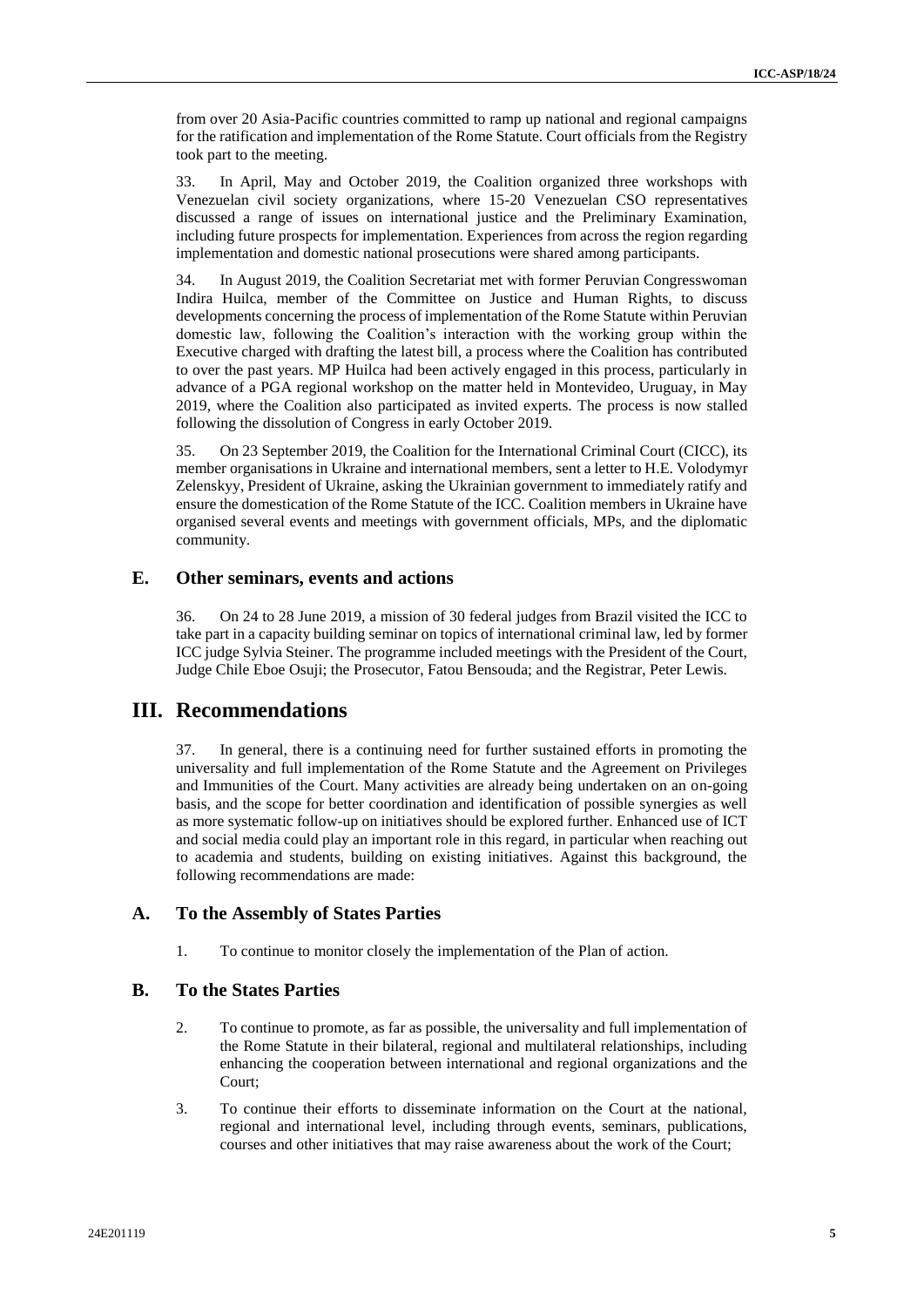- 4. To continue to provide the Secretariat with updated information relevant to the universality and full implementation of the Rome Statute, including current contact information on national focal points;
- 5. To continue to promote, as far as possible, the universality and full implementation of the Rome Statute in collaboration with the Court, civil society, academia, international organizations and professional organizations;
- 6. To organize, in conjunction with the Court, civil society, academia, international organizations and professional associations, seminars, panel discussions and events focusing on promoting the universality and full implementation of the Rome Statute, in New York, in The Hague and in different regions, and to disseminate information about the Court's work and the provisions of the Rome Statute;
- 7. To continue to provide, wherever possible, technical and financial assistance to States wishing to become party to the Statute and to those wishing to implement the Statute in their national legislation;
- 8. To provide financial and/or other support, wherever possible, to civil society, academia, international organizations and professional associations that provide technical assistance to overcome the challenges to ratification and implementation identified in this report;
- 9. To continue to contribute to the Trust Fund for Least Developed Countries and other developing States to promote the attendance of States not party to the sessions of the Assembly; and
- 10. To continue to cooperate with the Court so that it can fulfil its functions accordingly.

### **C. To the Secretariat of the Assembly of States Parties**

- 11. To continue to support States in their efforts to promote the universality and full implementation of the Rome Statute by acting as a focal point for information exchange and by making available updated information on this matter, including on the website of the Court;
- 12. To compile information on all available resources and potential donors, and post it on the Court's website for easy access by States; and
- 13. To prepare a matrix to serve the purpose of enhanced information-sharing between potential recipients and donors of technical assistance.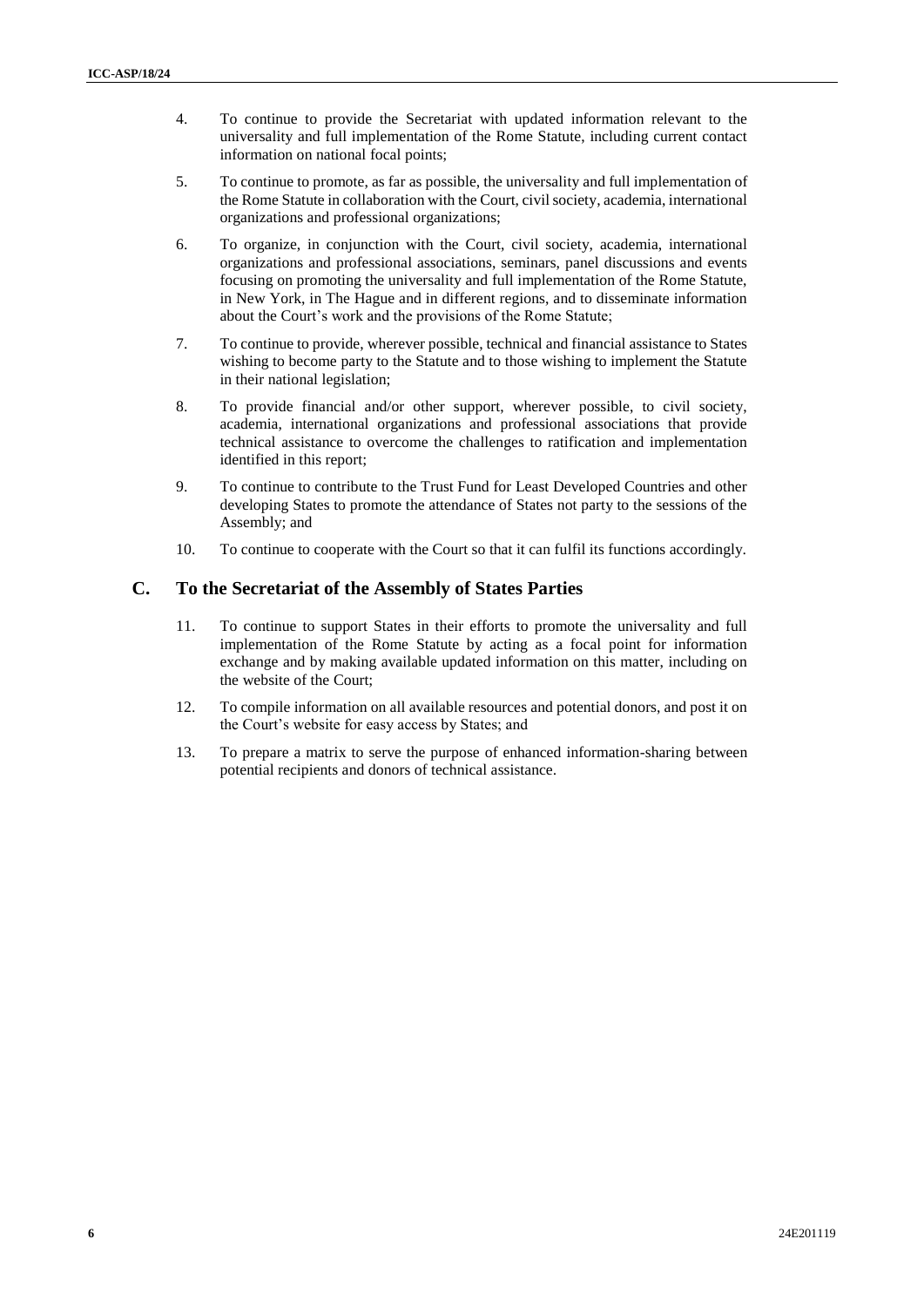## **Annex I**

# **Draft language to be included in the omnibus resolution**

### **A. Universality of the Rome Statute**

1. *Invites* States not yet parties to the Rome Statute of the International Criminal Court to become parties to the Rome Statute, as amended, as soon as possible and *calls upon* all States Parties to intensify their efforts to promote universality;

2. *Notes with deep regret* the notification of withdrawal submitted by a State Party under article 127(1) of the Statute on 17 March 2018 as well as the withdrawal of its instrument of accession by another State on 29 April 2019, and c*alls upon* these States to reconsider these withdrawals;<sup>4</sup>

3. Welcomes with appreciation also the continuation by the President of the Assembly of the dialogue on the "Relationship between Africa and the International Criminal Court" initiated by the Bureau during the fifteenth session of the Assembly of States Parties, and invites the Bureau to further widen and deepen this dialogue as needed with all interested State Parties;

4. *Welcomes* the initiatives undertaken to celebrate 17 July as the Day of International Criminal Justice<sup>5</sup> as well as those to commemorate the 20th anniversary of the Rome Statute and *recommends* that, on the basis of lessons learnt, all relevant stakeholders, together with the Court, continue to engage in preparation of appropriate activities and share information with other stakeholders to that effect through the Secretariat of the Assembly<sup>6</sup> and otherwise;

5. *Calls upon* all international and regional organizations as well as civil society to intensify their efforts to promote universality;

6. *Decides* to keep the status of ratifications under review and to monitor developments in the field of implementing legislation, inter alia with a view to facilitating the provision of technical assistance that States Parties to the Rome Statute, or States wishing to become parties thereto, may wish to request from other States Parties or institutions in relevant areas, and *calls upon* States to annually provide the Secretariat of the Assembly of States Parties with updated information about actions and activities in support of international justice, as per the Plan of Action (paragraph  $6(h)$ );<sup>7</sup>

7. *Recalls* that the ratification of the Rome Statute must be matched by national implementation of the obligations emanating therefrom, notably through implementing legislation, in particular in the areas of criminal law, criminal procedural law, and international cooperation and judicial assistance with the Court and, in this regard, *urges*  States Parties to the Rome Statute that have not yet done so to adopt such implementing legislation as a priority and *encourages* the adoption of victims-related provisions, as and when appropriate;

8. *Welcomes* the report of the Bureau on the Plan of action for achieving universality and full implementation of the Rome Statute<sup>8</sup> and *notes with appreciation* the efforts of the Court's President, the Office of the Prosecutor, the President of the Assembly, the Assembly, States Parties and civil society to enhance the effectiveness of universality-related efforts and to encourage States to become parties to the Rome Statute, as amended, and to the Agreement on Privileges and Immunities, as well as relevant efforts undertaken in the framework of the Universal Periodic Review of the Human Rights Council;

 $\overline{\phantom{a}}$ 

<sup>4</sup> Depositary Notification C.N.138.2018.TREATIES-XVIII.10, see at:

[https://treaties.un.org/doc/Publication/CN/2018/CN.138.2018-Eng.pdf.](https://treaties.un.org/doc/Publication/CN/2018/CN.138.2018-Eng.pdf)

<sup>5</sup> *Official Records… Review Conference*… 2010 (RC/11), part II.B, Kampala declaration (RC/Decl.1), para 12. <sup>6</sup> See ICC – Secretariat of the Assembly of States Parties at

[https://asp.icc-cpi.int/en\\_menus/asp/asp%20events/ICJD/Pages/default.aspx.](https://asp.icc-cpi.int/en_menus/asp/asp%20events/ICJD/Pages/default.aspx)

<sup>7</sup> ICC-ASP/5/Res.3, annex I.

<sup>8</sup> ICC-ASP/17/32.